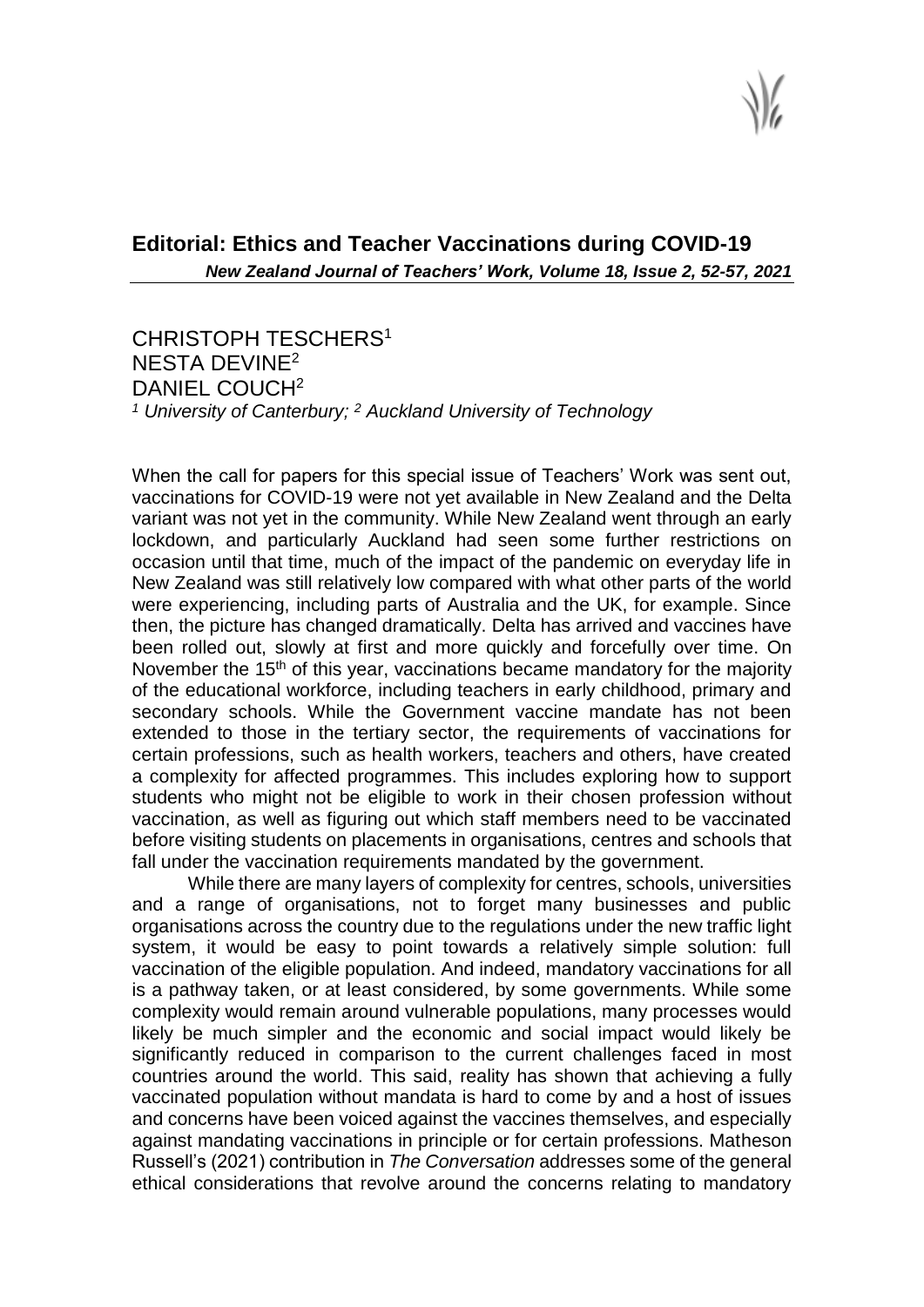vaccinations. Drawing on some of Russell's points, we want to focus here on some of the concerns voiced by teachers and educators around mandatory vaccinations for our profession and consider some of the ethical complexities pertinent to educational institutions and the compulsory education system in particular.

Paul Heyward (2021), in his insightful and empathetic reflection on the conversations between vaccinated and non-vaccinate teachers in *The Conversation*, alerts readers to the ethical dilemmas teachers face on both sides of the divide. Heyward shines a light on the complexity of teachers' perspectives in this context, and that decisions for and against vaccination can both stem from a professional stance of what it means to be a critically reflective teacher. Equally, the argument could be made that both positions can be in keeping with the New Zealand teacher standards as reflected in *'Our Code, Our Standards'* (Education Council, 2017). In this editorial, we will discuss some of the underlying conflicting ethical values that, among others, give ground for the hesitancy of some teachers to get vaccinated. One argument that is mentioned in the media (e.g. Gerritsen, 2021) and in Heyward's article is the concern of freedom of choice and the autonomy over one's own body. Russell (2021) also comments on these aspects and defends the position that autonomy over one's own body is a fundamental human right and any constrains of this right need to be considered very carefully and have to be justified ethically with more than just the convenience of reaching higher vaccination ratios or certain targets. He also points out that, while coupling mandatory vaccination to particular professions and circumstances, the right of autonomy and choice over getting vaccinated is technically not violated in the current mandates. But he contends that the compulsion of the consequences of losing one's job and livelihood comes rather close and the difference to mandatory vaccinations for some people based on their profession is marginal.

What is competing in the context of the pandemic here, are the conflicting notions of freedom of choice and autonomy over one's own body, and the protection of people's lives. As with many ethical conflicts, there are no clear and fixed answers but a spectrum of ethical aspects needs to be considered that can prioritise one ethical principle above another. For example, forced vaccination to protect a person from getting sick themselves would for most people seem to be a significant violation of people's freedom and autonomy about their own person. Arguments of costs for society through, for example, expensive intensive care treatments are hardly sufficient and would provide a slippery ethical slope to justify all sorts of forced interventions and likely lead to a significant erosion of one's rights to freedom and autonomy. However, individual freedom in a society and autonomy cannot be absolute or one would arrive eventually at an anarchic state without regulations. That this is not desirable has been argued throughout history, for example by Plato, Hobbs and others.

So the argument of individual freedom in a society is a balancing act, and for many philosophical or political scholars from Plato to Amartya Sen, individual freedoms end where the freedom (or life) of others is impacted. This is now the other side of the argument for vaccination mandates: it is not just oneself that is impacted by one's choice to be vaccinated, but other people in the community as well. Individual freedom goes hand in hand with individual responsibility for one's actions and where large parts of the community choose not to be vaccinated, the vulnerable and those who cannot be vaccinated themselves for medical, age (i.e. children) or other reasons are—as so often—the most affected. And here we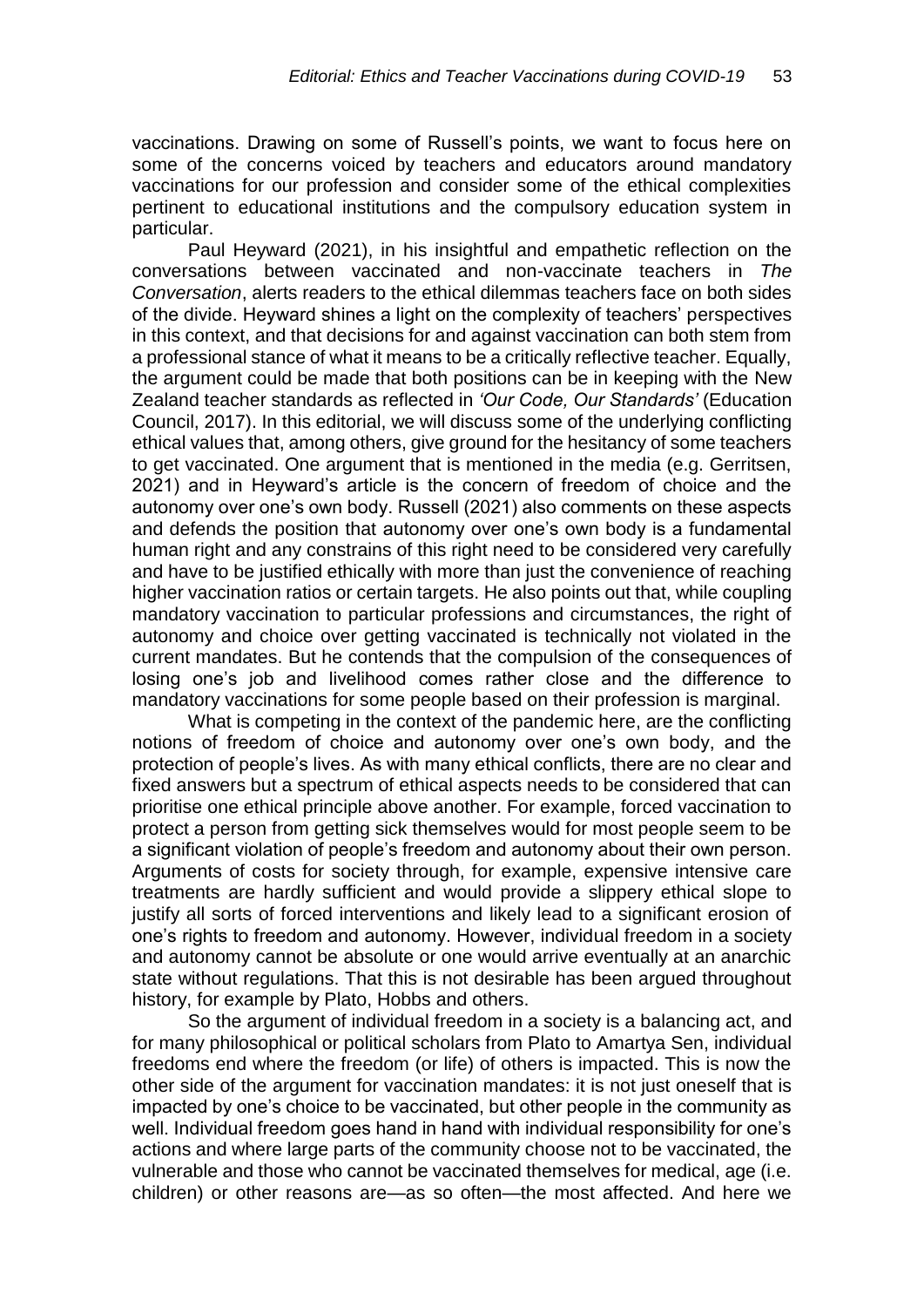arrive at the crux of the matter for teachers. Should teachers' individual freedoms outweigh the needs of the collective student body under our care? The majority of teachers' work is with populations in early childhood centres and schools that are more vulnerable to contracting COVID-19 as the world awaits a vaccination for many in these age groups. In addition to the direct responsibility for the students we work with, we need to take into account their whānau—the family members our students will be in touch with, which can be vulnerable themselves. While people with a medical condition might seclude themselves from public places to reduce their potential exposure to the virus, they cannot reasonably be expected to break contact with their children or grandchildren. As such, the individual freedom expressed through a rejection of vaccination on the side of teachers would impact on the freedom of their students and their relatives to see each other without the added risk of passing on a life-threatening illness. Therefore the question we must contend with as teachers is which has the higher ethical value: the freedom to refuse vaccinations (at a fairly small risk and inconvenience to oneself) while retaining one's position as a teacher, or the significant risk of infecting children and students in our care with COVID-19 who cannot be protected through vaccinations (yet) themselves?

The debate about individual freedom is anchored in the western tradition of focus on the individual as an autonomous decision maker—a position Jim Marshall took issue with. If we take seriously the philosophical stances of more communal societies, then we need to engage with the responsibilities of communities, rather than of individuals. In Tamaki Makaurau, the epicentre of the contagion—and the likely epicentre of future contagions, as it is the key communication hub with the rest of the world, especially Australia—a deep understanding of the attitudes of Māori and Pacific communities is vital to the success of health policy. Leaders of those communities have come down on different sides, some encouraging vaccination (like the Assembly of God pastors whose congregation was at the centre of one Auckland outbreak) and some discouraging vaccination in the name of 'freedom' like the Bishop of Destiny Church. The less than admirable history of Pākehā with regard to Māori health colours this decision-making (Godfery, 2021), and the ongoing inadequacies of state health provision with regard to Māori and Pasifika do not help. For those without familiarity with the experiences of Māori and Pacific people with the casual racism of those at the frontline of Health implementation, including hospitals, it will be difficult to envisage both the extent of the casual racism and the depth of consequent distrust and resentment. But such experiences colour the world in which our tamaiti, our tamariki live, and we as teachers need to question how our behaviour either challenges or supports assumptions of ignorance and ill will. That is, to be clear, assumptions about (pākehā) teachers' ignorance and ill will.

So, given these circumstances, what are the responsibilities of teachers *as a collective* towards the vaccinated and unvaccinated? The mandate makes the position of the practising teacher very clear: you have to be vaccinated to practise. The approach to unvaccinated children is not so clear: some cannot be vaccinated and some belong to families who will not be. For those of us who are old or already have underlying conditions, or have vulnerable family members, the answer is probably pretty obvious: we cannot afford the risk and will either insist on attendance by vaccinated students only, or leave the profession. But for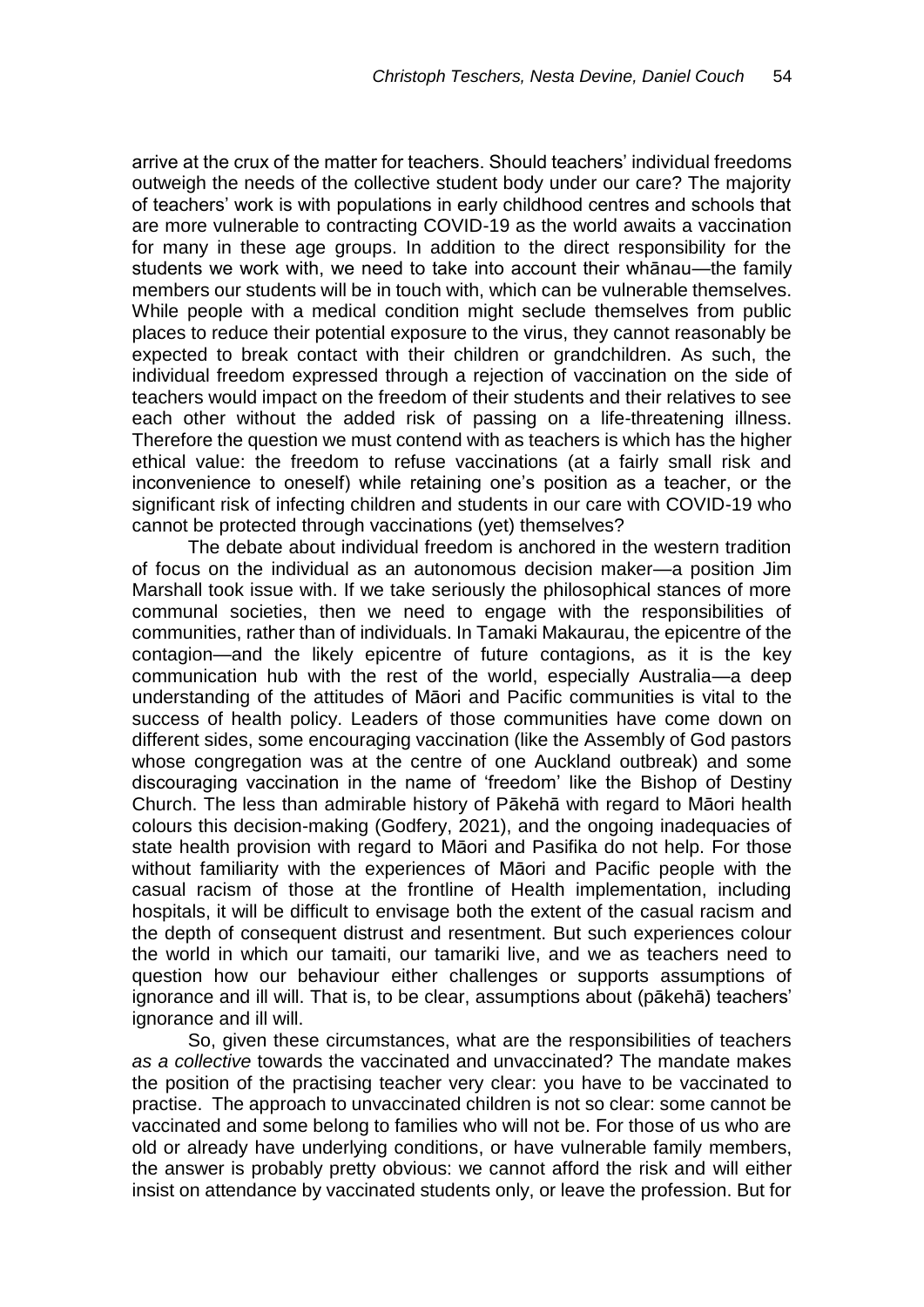ECE teachers this is an unreal choice: there is no vaccine for under 5s. For those teachers there is a huge risk for themselves and their families with every day at work. And those teachers carry as ethical burden not only their own issues, but their responsibility to working women whose 'freedom' to work is inextricably combined with the provision of quality childcare.

Embedded at the heart of this work is an understanding of education as a public good, that is, that education serves not only individuals, but the broader society. As teachers, our work is inherently about the collective. No one can be an effective teacher who is in the profession for themselves. Decisions about teachers' work, such as collective bargaining agreements through our unions that aim to increase pay and find better balances to working conditions, are ultimately about the provision of *better* education *for our communities, not for ourselves.* UNESCO has just released a new flagship report aimed at shaping what they call a 'new social contract' for education. In this report, world leading academics make the argument for countries around the world to "renew education as a common good" (2021, p. 109), and equally recognise that this will require teachers (among others) to embody such a vision. Attacks on education as a public good are wellversed in Aotearoa New Zealand. As teachers, the ethical imperative to maintain the public good—to cement education as a common good—relies on a break from narrow views of individual freedoms at the expense of all else, and an understanding of individual freedoms within the bounds of communal responsibility.

There is another ethical question to be asked however: if we as teachers across the age range—decline to teach unvaccinated children, do we run the risk of encouraging the growth of reclusive, often religion-based and science-poor communities teaching their own children? Are we likely to develop an educational underclass that may itself have a political impact in future years?

Hayward (2021) refers to Nel Nodding's 'ethics of care' as the guiding principle for educators to consider their actions in these contexts. But Nodding's ethics of care also applies, Hayward argues, to how we engage with our teacher colleagues. One significant challenge of the current pandemic situation is the power of division that the often emotionally charged and heated discussion over vaccination in the media and public and private realm unfolds. The question of vaccination suddenly splits our communities and society along new lines: some marginalised people and groups that considered themselves already on the fringes of society are now driven further away, while others who considered themselves in the centre of society might now feel excluded as well. Therefore, we support Hayward's call for a measured and considered conversation that sees those with a different stance on vaccination to our own as a human being who is reacting to their own considerations, emotions, hopes and fears. After all, it is a role of the educator to gently support the learner (young and old) to critically reflect on their position and to take new and relevant information on board to develop a deeper understanding of the issue at hand. Following the Māori concept of 'ako' [reciprocity of teaching and learning], this also means to be open ourselves as educators to undergo the same process with our own positions and beliefs.

What comes to the fore here is one of the key aspects of education: to support critical and caring thinking and the skill of reflection on one's own beliefs, norms and values in a life-long process of human development. Laura D'Olimpio (2020) coined the term 'critical perspectivism' to highlight, particularly in our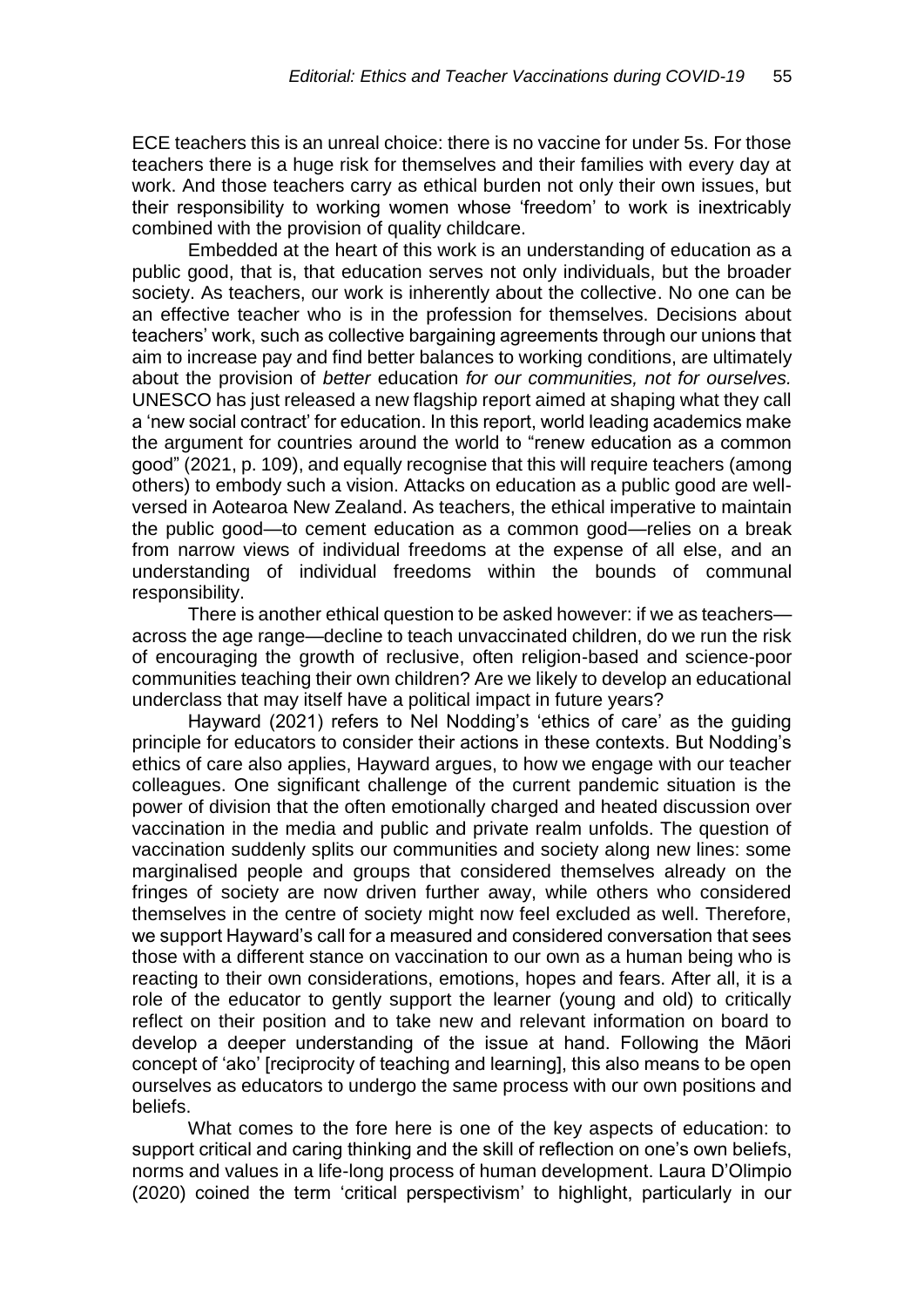current age of social media and questionable reliability of online information, the importance of cultivating a critical mindset towards the flood of information (and disinformation) we are exposed to on a daily basis. But critical perspectivism also emphasises the importance to keep in perspective the other—the human being on the other side of the screen, the actual person we communicate with and who is affected emotionally, mentally and potentially physically by what we say online or in person. Therefore, Nodding's ethic of care encompasses our interactions with our students, our colleagues, our managers, the people we manage, our whānau and communities. It also extends to our interactions with the 'unseen' people we might communicate with in the myriad channels and spaces online. As such, critical perspectivism and an ethic of care hold the potential to interrupt these dividing forces of the vaccination question and might lead to informed discussions towards deeper understanding of the complexities of the topic and the situation of each person in our local communities. The hope remains that through an ethic of care and respect for each other, we can use this challenge to bringing all parts of our society closer together rather than to give in to the dividing force of the current discussion. At this point, it is worthwhile to note that the vast majority of teachers have already made their decision on the ethical question of vaccinations to protecting themselves, the students in their care, their whānau, their local community as well as our society at large: 97.6% of registered teachers have been vaccinated as of December 2<sup>nd</sup> this year (Ministry of Education, 2021).

While we only touched on a fraction of the issues surrounding teachers' work in the pandemic, the focus on what we see as one of, if not the key ethical questions of educators in this and future pandemics will hopefully be of some help for those of us who struggle with the complexity of the situation in our daily practice and conversations with others. In the articles and teacher reflections in this special issue, a range of implications of the Coronavirus on teachers' work in different settings in Aotearoa New Zealand, Australia and the UK are explored and insights offered that might help us to refine our practice as teachers over the coming year(s) for this and potential future pandemics that might arise.